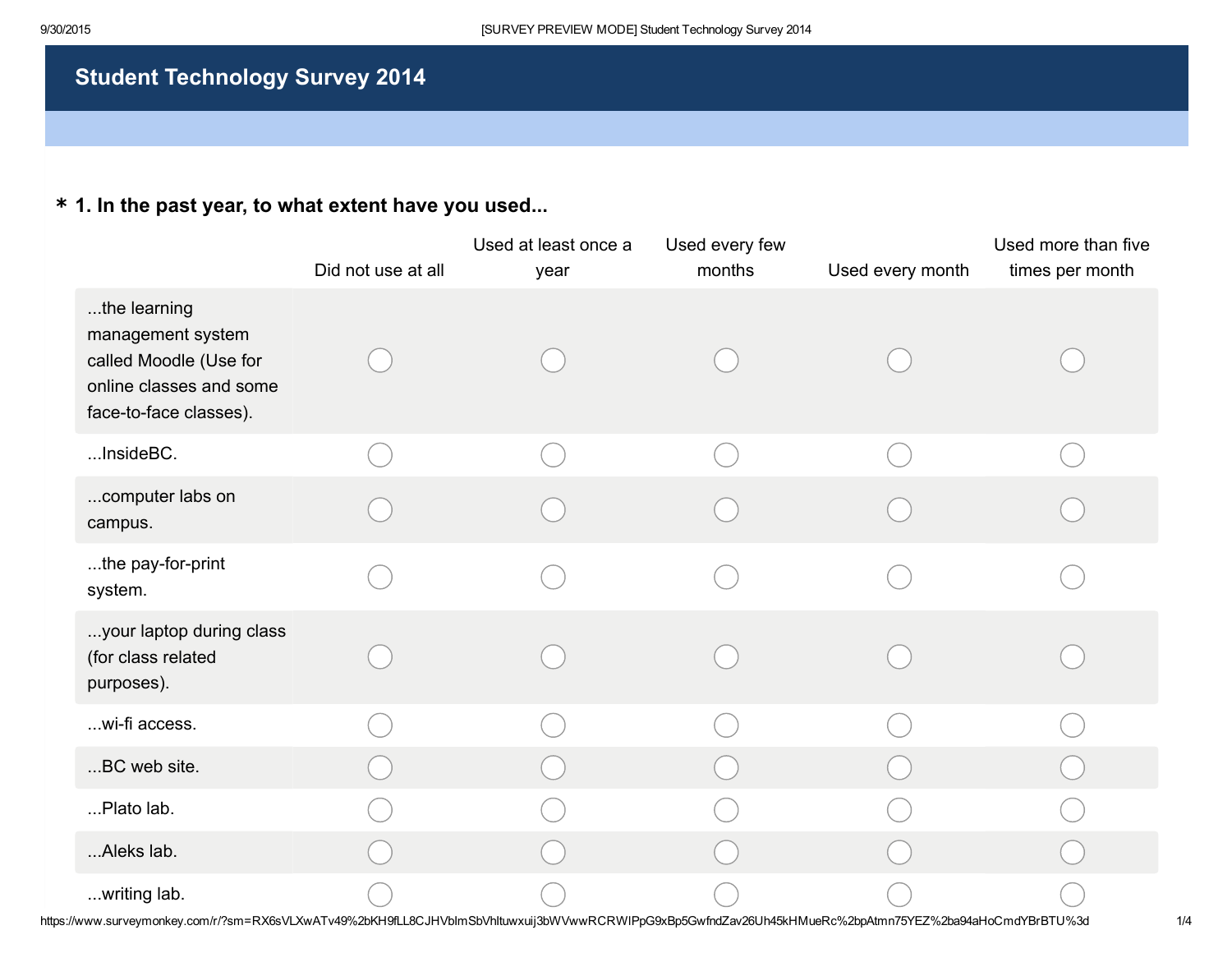| assistive technology.<br>(i.e. Kurzweil, Jaws, etc.) |  |  |  |
|------------------------------------------------------|--|--|--|
| Other (please specify)                               |  |  |  |

2. If you had problems related to one of the areas in question #1, please provide us some feedback so we can address the issue.

### 3. Tell us ONE thing Bakersfield College can do with technology to better support your academic success.

#### 4. When you need support for school-related technology activities, which sources do you typically use?

Ask your peers, friends or family



Ask the lab assistants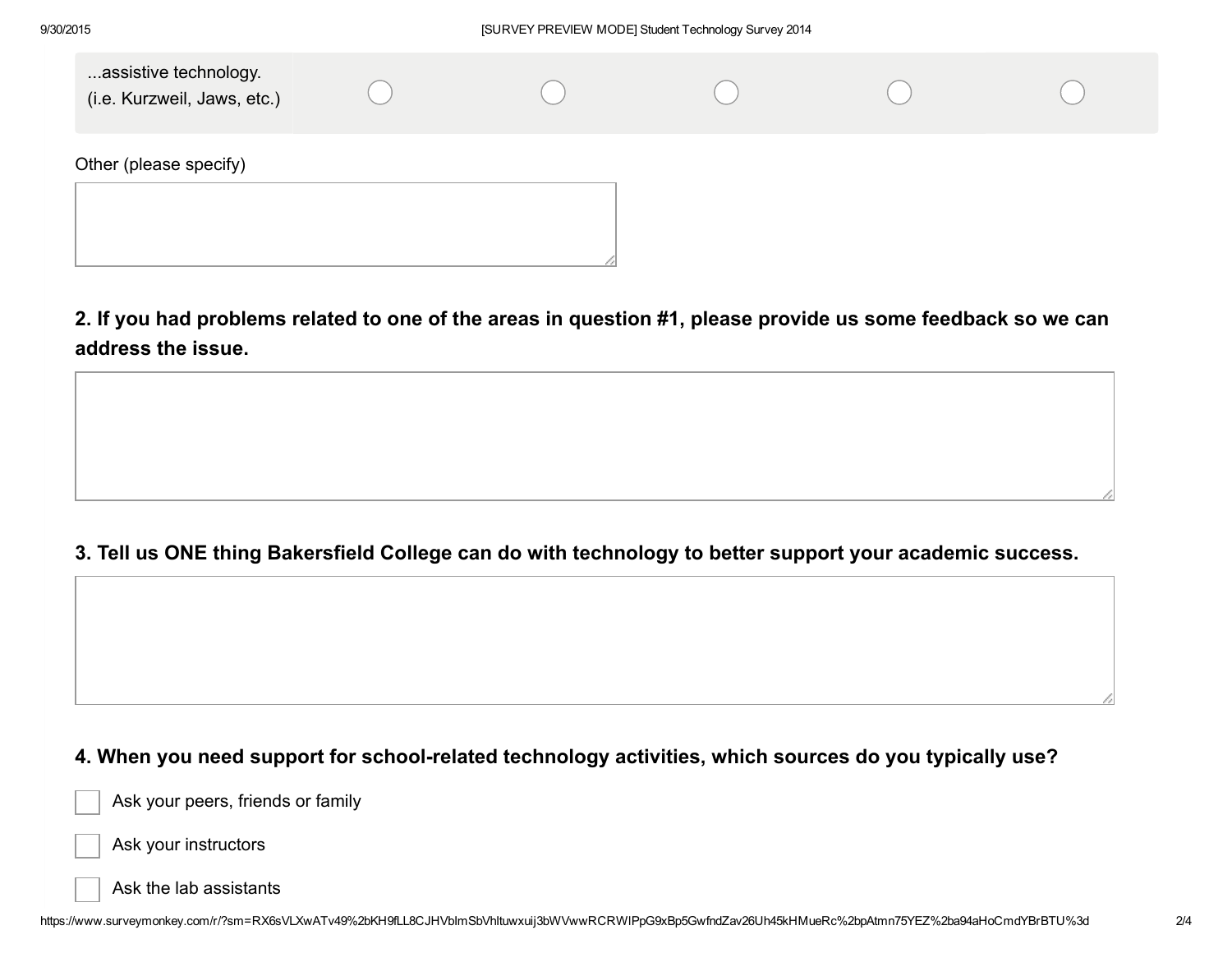|  | Search Google, YouTube, or another online source |  |  |  |
|--|--------------------------------------------------|--|--|--|
|--|--------------------------------------------------|--|--|--|

Use the BC Help Desk services

Other (please specify)

#### 5. Tell us what assistive technology you've used in your classroom or lab.

| I don't use assistive technology |
|----------------------------------|
| Kurzweil                         |
| Jaws                             |
| Zoomtext                         |
| <b>Read and Write Gold</b>       |
| <b>Windows Magnifier</b>         |
| <b>Balabolka</b>                 |
| Calibre                          |
| <b>NVDA</b>                      |
| Dragon                           |
| Other (please specify)           |
|                                  |